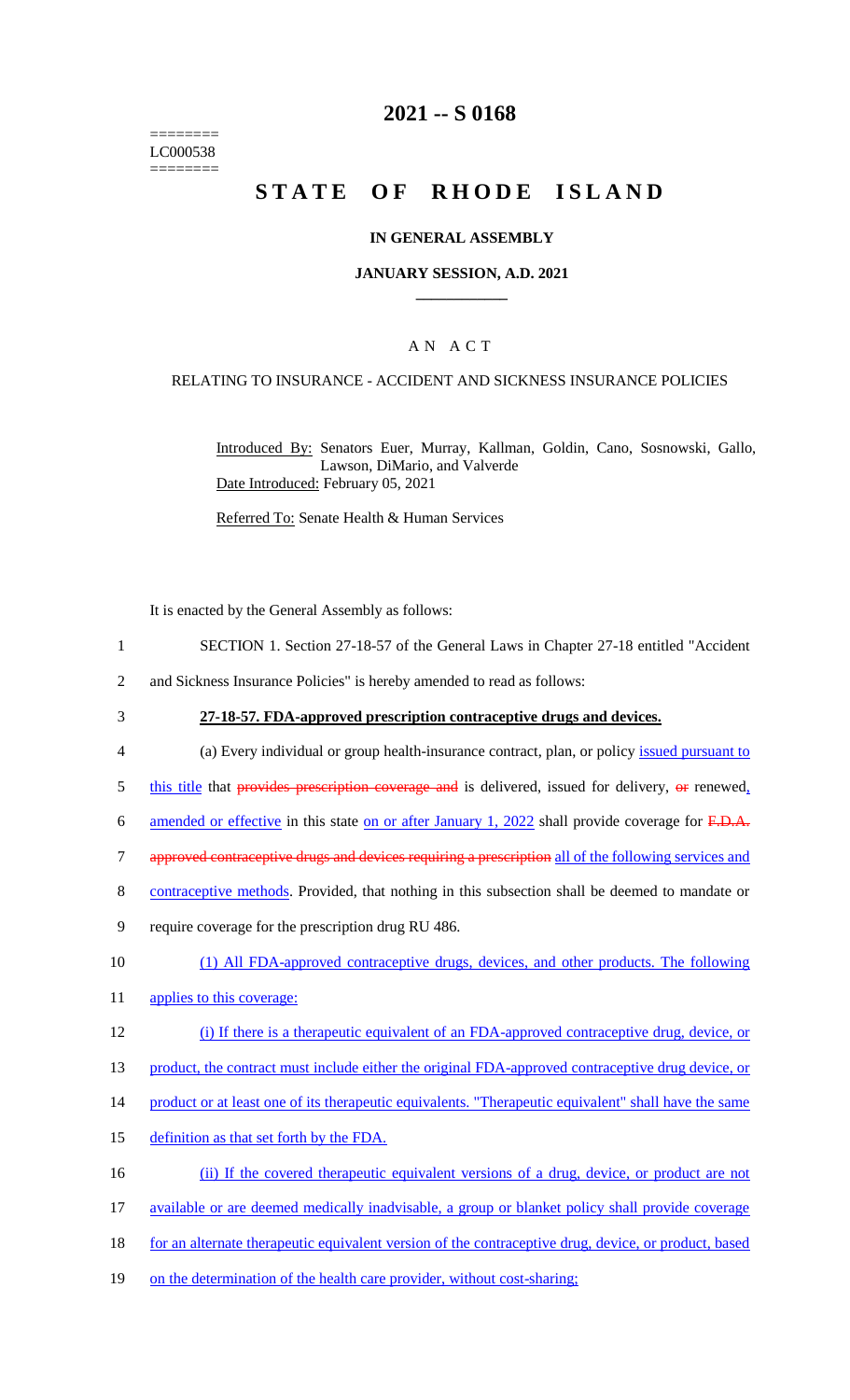- (iii) Coverage required by this section must include all over-the-counter contraceptive
- drugs, devices and products approved by the FDA when prescribed by a licensed provider,
- excluding male condoms;
- (2) Voluntary sterilization procedures.
- (3) Patient education and counseling on contraception; and
- (4) Follow-up services related to the drugs, devices, products, and procedures covered
- under this section, including, but not limited to, management of side effects, counseling for
- continued adherence, and device insertion and removal.
- (b) A group or blanket policy subject to this section shall not impose a deductible,
- 10 coinsurance, copayment or any other cost-sharing requirement on the coverage provided pursuant
- 11 to this section. For a qualifying high-deductible health plan for a health savings account, the carrier
- 12 shall establish the plan's cost-sharing for the coverage provided pursuant to this section at the
- 13 minimum level necessary to preserve the enrollee's ability to claim tax-exempt contributions and
- 14 withdrawals from his or her health savings account under 26 U.S.C. § 223.
- (c) Except as otherwise authorized under this subsection, a group or blanket policy shall
- 16 not impose any restrictions or delays on the coverage required under this section.
- (d) Benefits for an enrollee under this section shall be the same for an enrollee's covered spouse or domestic partner and covered non-spouse dependents.
- 19  $(b)(e)$  Notwithstanding any other provision of this section, any insurance company may issue to a religious employer an individual or group health-insurance contract, plan, or policy that excludes coverage for prescription contraceptive methods that are contrary to the religious employer's bona fide religious tenets.
- 23  $\left(\frac{e}{f}\right)$  As used in this section, "religious employer" means an employer that is a "church or a qualified church-controlled organization" as defined in 26 U.S.C. § 3121.
- 25  $\left(\frac{d(x)}{g}\right)$  This section does not apply to insurance coverage providing benefits for: (1) Hospital confinement indemnity; (2) Disability income; (3) Accident only; (4) Long-term care; (5) Medicare supplement; (6) Limited benefit health; (7) Specified disease indemnity; (8) Sickness or bodily injury or death by accident or both; and (9) Other limited-benefit policies.
- $\left(\frac{\Theta(\mathbf{h})}{\Theta(\mathbf{h})}\right)$  Every religious employer that invokes the exemption provided under this section shall provide written notice to prospective enrollees prior to enrollment with the plan, listing the contraceptive health-care services the employer refuses to cover for religious reasons.
- (f)(i) Beginning on the first day of each plan year after April 1, 2019, every health- insurance issuer offering group or individual health-insurance coverage that covers prescription contraception shall not restrict reimbursement for dispensing a covered prescription contraceptive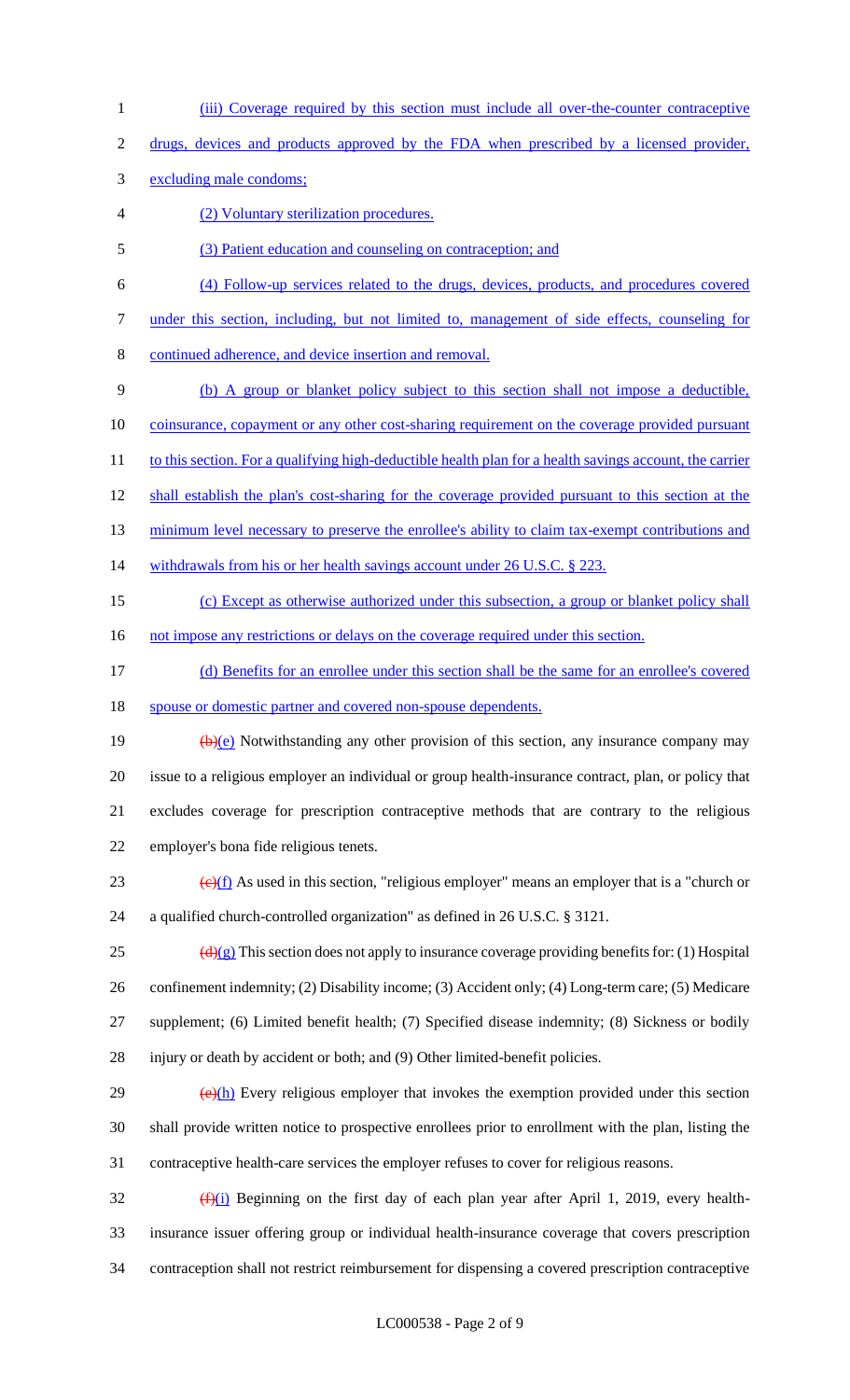- 1 up to three hundred sixty-five (365) days at a time.
- 2 (j) Nothing in this section shall be construed to exclude coverage for contraceptive drugs,
- 3 devices, or products for reasons other than contraceptive purposes, such as decreasing the risk of
- 4 ovarian cancer or eliminating symptoms of menopause, or for contraception that is necessary to
- 5 preserve the life or health of an enrollee.
- 6 SECTION 2. Section 27-19-48 of the General Laws in Chapter 27-19 entitled "Nonprofit 7 Hospital Service Corporations" is hereby amended to read as follows:
- 

# 8 **27-19-48. FDA-approved prescription contraceptive drugs and devices.**

- 9 (a) Every individual or group health-insurance contract, plan, or policy issued pursuant to 10 this title that provides prescription coverage and is delivered, issued for delivery, or renewed, 11 amended or effective in this state on or after January 1, 2022 shall provide coverage for F.D.A. 12 approved contraceptive drugs and devices requiring a prescription all of the following services and 13 contraceptive methods. Provided, that nothing in this subsection shall be deemed to mandate or 14 require coverage for the prescription drug RU 486.
- 15 (1) All FDA-approved contraceptive drugs, devices, and other products. The following
- 16 applies to this coverage:
- 17 (i) If there is a therapeutic equivalent of an FDA-approved contraceptive drug, device, or
- 18 product, the contract must include either the original FDA-approved contraceptive drug device, or
- 19 product or at least one of its therapeutic equivalents. "Therapeutic equivalent" shall have the same
- 20 definition as that set forth by the FDA.
- 21 (ii) If the covered therapeutic equivalent versions of a drug, device, or product are not
- 22 available or are deemed medically inadvisable, a group or blanket policy shall provide coverage
- 23 for an alternate therapeutic equivalent version of the contraceptive drug, device, or product, based
- 24 on the determination of the health care provider, without cost-sharing;
- 25 (iii) Coverage required by this section must include all over-the-counter contraceptive
- 26 drugs, devices and products approved by the FDA when prescribed by a licensed provider,
- 27 excluding male condoms;
- 28 (2) Voluntary sterilization procedures.
- 29 (3) Patient education and counseling on contraception; and
- 30 (4) Follow-up services related to the drugs, devices, products, and procedures covered
- 31 under this section, including, but not limited to, management of side effects, counseling for
- 32 continued adherence, and device insertion and removal.
- 33 (b) A group or blanket policy subject to this section shall not impose a deductible,
- 34 coinsurance, copayment or any other cost-sharing requirement on the coverage provided pursuant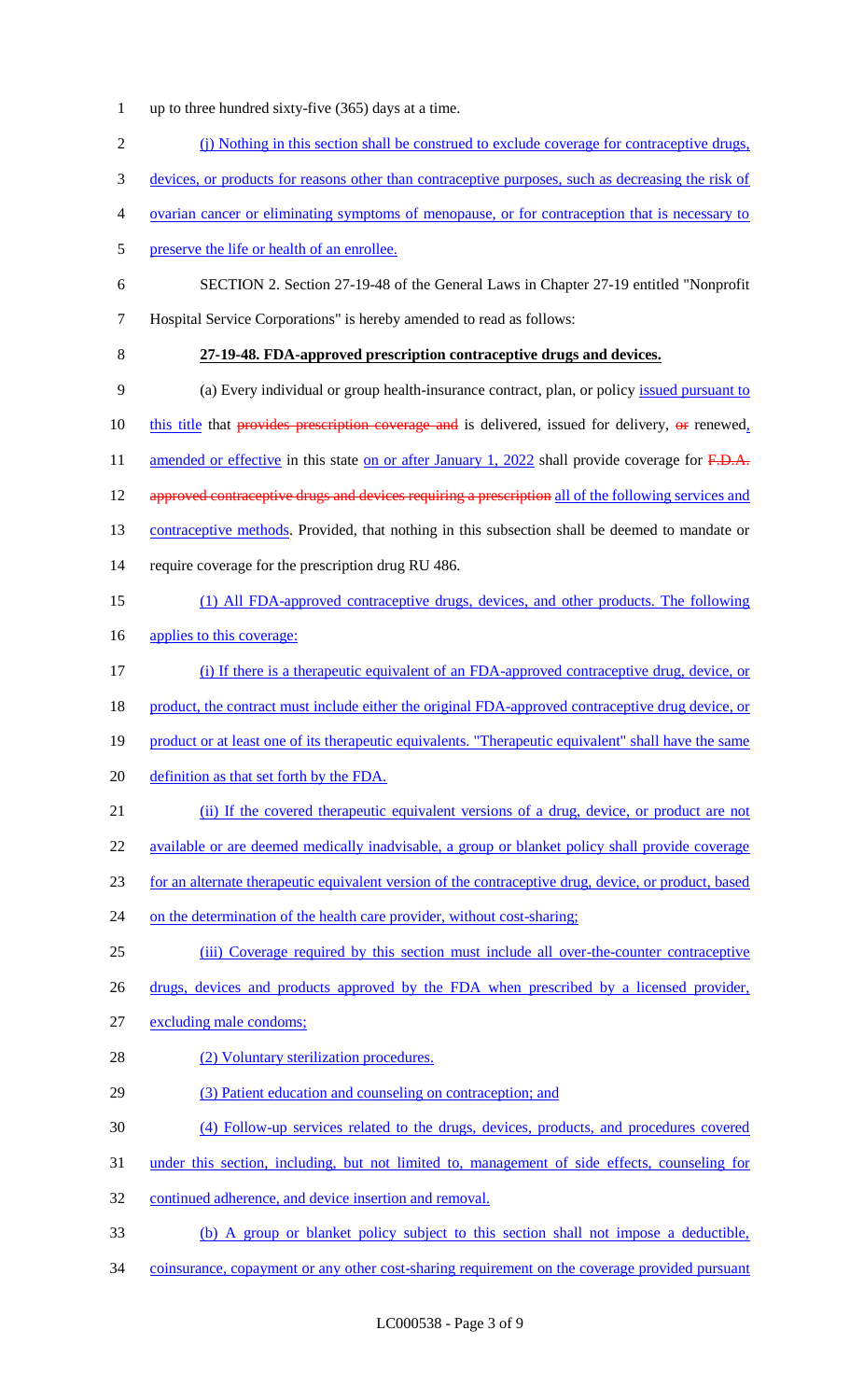- 1 to this section. For a qualifying high-deductible health plan for a health savings account, the carrier
- 2 shall establish the plan's cost-sharing for the coverage provided pursuant to this section at the
- minimum level necessary to preserve the enrollee's ability to claim tax-exempt contributions and
- 4 withdrawals from his or her health savings account under 26 U.S.C. § 223.
- (c) Except as otherwise authorized under this subsection, a group or blanket policy shall
- not impose any restrictions or delays on the coverage required under this section.
- (d) Benefits for an enrollee under this section shall be the same for an enrollee's covered
- spouse or domestic partner and covered non-spouse dependents.

 $\theta$  (b)(e) Notwithstanding any other provision of this section, any hospital service corporation may issue to a religious employer an individual or group health-insurance contract, plan, or policy that excludes coverage for prescription contraceptive methods that are contrary to the religious employer's bona fide religious tenets.

13 (e) $(f)$  As used in this section, "religious employer" means an employer that is a "church or a qualified church-controlled organization" as defined in 26 U.S.C. § 3121.

15  $\left(\frac{d}{g}\right)$  Every religious employer that invokes the exemption provided under this section shall provide written notice to prospective enrollees prior to enrollment with the plan, listing the contraceptive health-care services the employer refuses to cover for religious reasons.

- 18 (e) $(h)$  Beginning on the first day of each plan year after April 1, 2019, every health- insurance issuer offering group or individual health-insurance coverage that covers prescription contraception shall not restrict reimbursement for dispensing a covered prescription contraceptive up to three hundred sixty-five (365) days at a time.
- (i) Nothing in this section shall be construed to exclude coverage for contraceptive drugs,
- devices, or products for reasons other than contraceptive purposes, such as decreasing the risk of
- 24 ovarian cancer or eliminating symptoms of menopause, or for contraception that is necessary to
- preserve the life or health of an enrollee.
- SECTION 3. Section 27-20-43 of the General Laws in Chapter 27-20 entitled "Nonprofit Medical Service Corporations" is hereby amended to read as follows:
- 

#### **27-20-43. FDA-approved prescription contraceptive drugs and devices.**

29 (a) Every individual or group health-insurance contract, plan, or policy issued pursuant to this title that provides prescription coverage and is delivered, issued for delivery,  $\Theta$  renewed, 31 amended or effective in this state on or after January 1, 2022 shall provide coverage for F.D.A. 32 approved contraceptive drugs and devices requiring a prescription all of the following services and 33 contraceptive methods. Provided, that nothing in this subsection shall be deemed to mandate or require coverage for the prescription drug RU 486.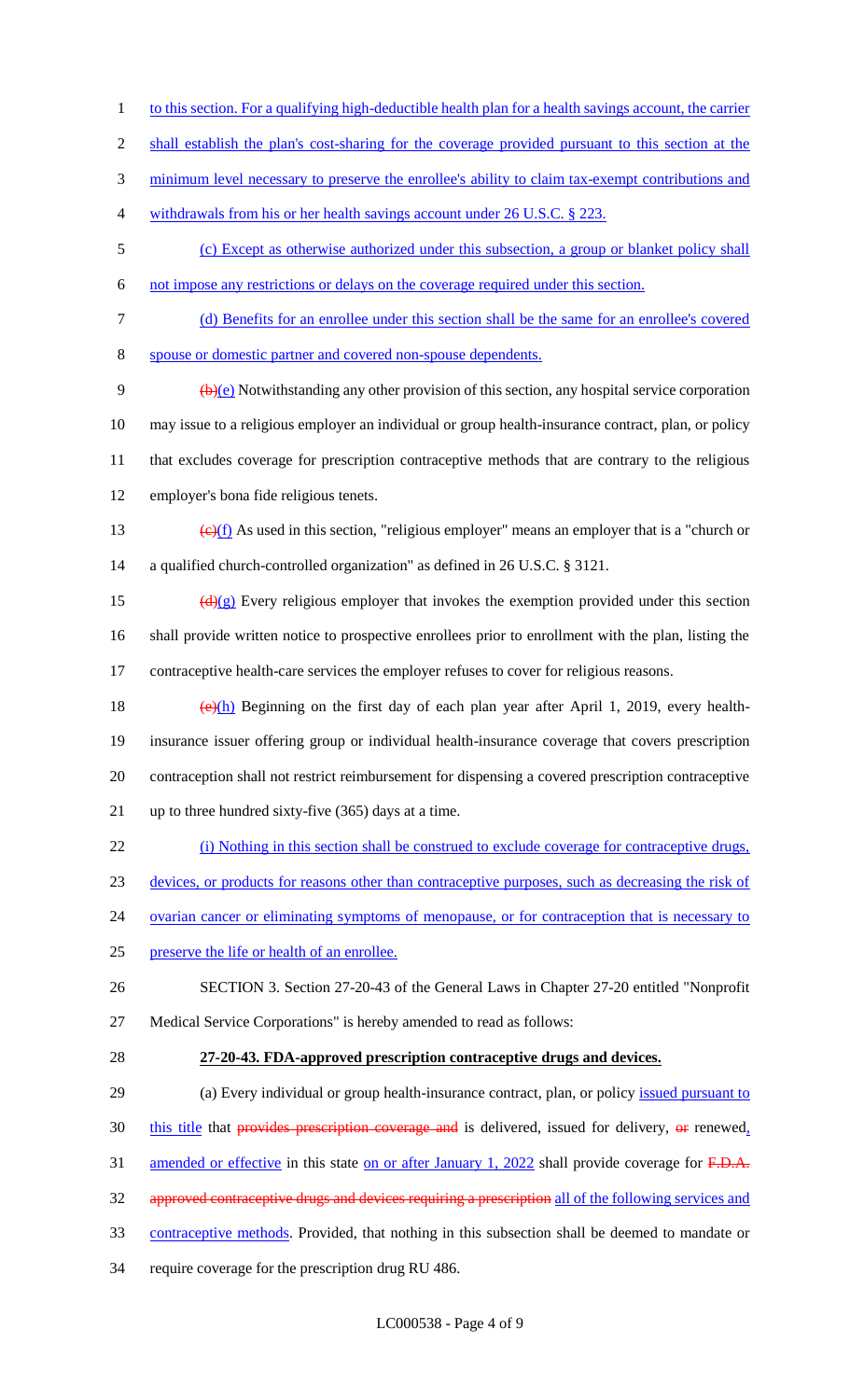| $\mathbf{1}$   | (1) All FDA-approved contraceptive drugs, devices, and other products. The following                            |
|----------------|-----------------------------------------------------------------------------------------------------------------|
| $\mathfrak{2}$ | applies to this coverage:                                                                                       |
| 3              | (i) If there is a therapeutic equivalent of an FDA-approved contraceptive drug, device, or                      |
| 4              | product, the contract must include either the original FDA-approved contraceptive drug device, or               |
| 5              | product or at least one of its therapeutic equivalents. "Therapeutic equivalent" shall have the same            |
| 6              | definition as that set forth by the FDA.                                                                        |
| $\tau$         | (ii) If the covered therapeutic equivalent versions of a drug, device, or product are not                       |
| 8              | available or are deemed medically inadvisable, a group or blanket policy shall provide coverage                 |
| 9              | for an alternate therapeutic equivalent version of the contraceptive drug, device, or product, based            |
| 10             | on the determination of the health care provider, without cost-sharing;                                         |
| 11             | (iii) Coverage required by this section must include all over-the-counter contraceptive                         |
| 12             | drugs, devices and products approved by the FDA when prescribed by a licensed provider,                         |
| 13             | excluding male condoms;                                                                                         |
| 14             | (2) Voluntary sterilization procedures.                                                                         |
| 15             | (3) Patient education and counseling on contraception; and                                                      |
| 16             | (4) Follow-up services related to the drugs, devices, products, and procedures covered                          |
| 17             | under this section, including, but not limited to, management of side effects, counseling for                   |
| 18             | continued adherence, and device insertion and removal.                                                          |
| 19             | (b) A group or blanket policy subject to this section shall not impose a deductible,                            |
| 20             | coinsurance, copayment or any other cost-sharing requirement on the coverage provided pursuant                  |
| 21             | to this section. For a qualifying high-deductible health plan for a health savings account, the carrier         |
| 22             | shall establish the plan's cost-sharing for the coverage provided pursuant to this section at the               |
| 23             | minimum level necessary to preserve the enrollee's ability to claim tax-exempt contributions and                |
| 24             | withdrawals from his or her health savings account under 26 U.S.C. § 223.                                       |
| 25             | (c) Except as otherwise authorized under this subsection, a group or blanket policy shall                       |
| 26             | not impose any restrictions or delays on the coverage required under this section.                              |
| 27             | (d) Benefits for an enrollee under this section shall be the same for an enrollee's covered                     |
| 28             | spouse or domestic partner and covered non-spouse dependents.                                                   |
| 29             | $\left(\frac{b}{c}\right)$ Notwithstanding any other provision of this section, any medical service corporation |
| 30             | may issue to a religious employer an individual or group health-insurance contract, plan, or policy             |
| 31             | that excludes coverage for prescription contraceptive methods which are contrary to the religious               |
| 32             | employer's bona fide religious tenets.                                                                          |
| 33             | $\overline{(e)(f)}$ As used in this section, "religious employer" means an employer that is a "church or        |
| 34             | a qualified church-controlled organization" as defined in 26 U.S.C. § 3121.                                     |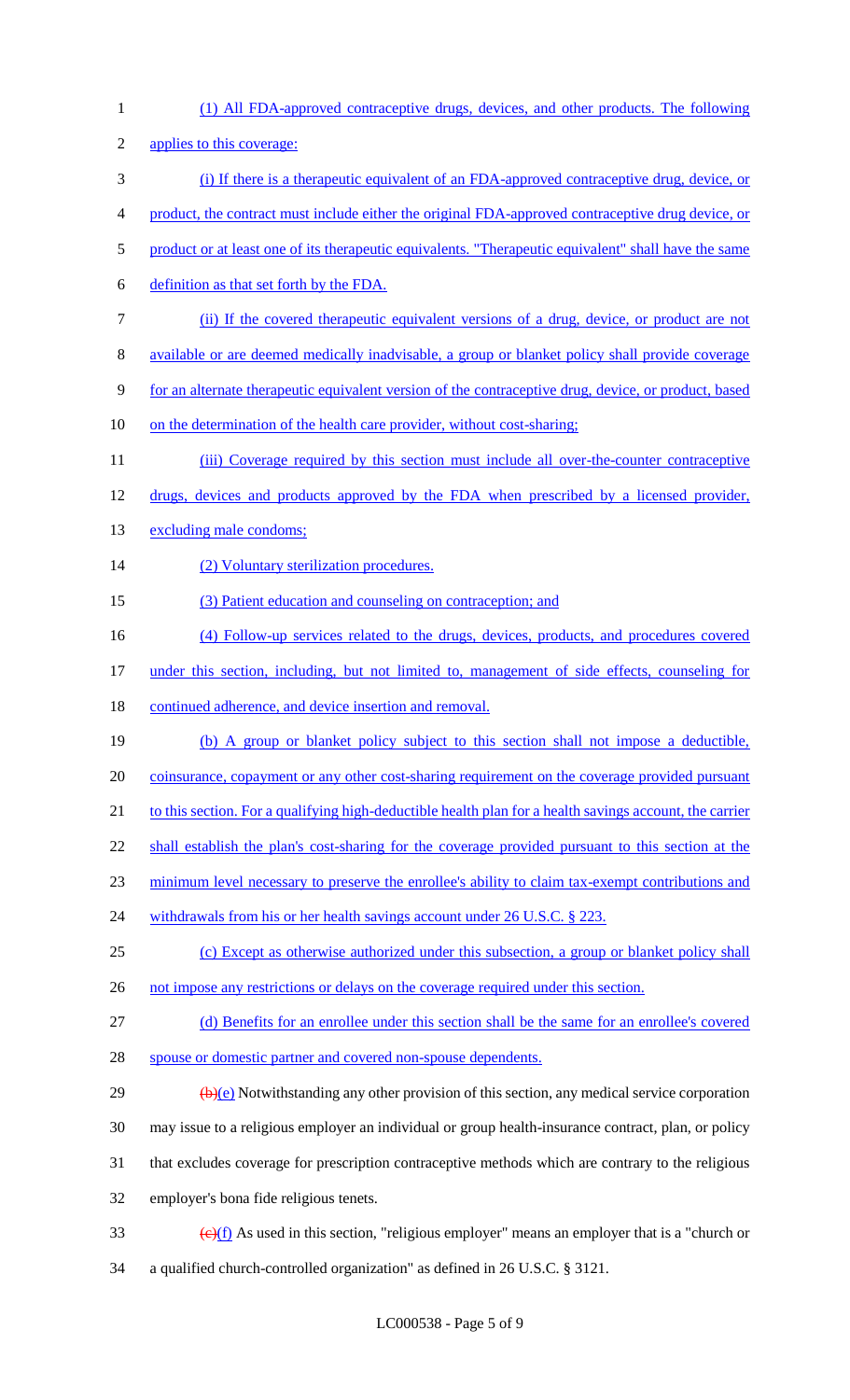$\frac{d(x)}{dx}$  Every religious employer that invokes the exemption provided under this section shall provide written notice to prospective enrollees prior to enrollment with the plan, listing the contraceptive health-care services the employer refuses to cover for religious reasons.  $\left\langle \Theta(h) \right\rangle$  Beginning on the first day of each plan year after April 1, 2019, every health- insurance issuer offering group or individual health-insurance coverage that covers prescription contraception shall not restrict reimbursement for dispensing a covered prescription contraceptive up to three hundred sixty-five (365) days at a time. (i) Nothing in this section shall be construed to exclude coverage for contraceptive drugs, devices, or products for reasons other than contraceptive purposes, such as decreasing the risk of 10 ovarian cancer or eliminating symptoms of menopause, or for contraception that is necessary to 11 preserve the life or health of an enrollee. SECTION 4. Chapter 42-12.3 of the General Laws entitled "Health Care for Children and Pregnant Women" is hereby amended by adding thereto the following section: **42-12.3-17. FDA-approved prescription contraceptive drugs and devices.**  (a) Every individual or group health insurance contract, plan, or policy issued pursuant to 16 this chapter that is delivered, issued for delivery, renewed, amended or effective in this state on or 17 after January 1, 2022 shall provide coverage for all of the following services and contraceptive 18 methods. Provided, that nothing in this subsection shall be deemed to mandate or require coverage 19 for the prescription drug RU 486. (1) All FDA-approved contraceptive drugs, devices, and other products. The following applies to this coverage: 22 (i) If there is a therapeutic equivalent of an FDA-approved contraceptive drug, device, or product, the contract must include either the original FDA-approved contraceptive drug device, or 24 product or at least one of its therapeutic equivalents. "Therapeutic equivalent" shall have the same definition as that set forth by the FDA. 26 (ii) If the covered therapeutic equivalent versions of a drug, device, or product are not available or are deemed medically inadvisable, a group or blanket policy shall provide coverage 28 for an alternate therapeutic equivalent version of the contraceptive drug, device, or product, based 29 on the determination of the health care provider, without cost-sharing; (iii) Coverage required by this section must include all over-the-counter contraceptive drugs, devices and products approved by the FDA when prescribed by a licensed provider, excluding male condoms; (2) Voluntary sterilization procedures. (3) Patient education and counseling on contraception; and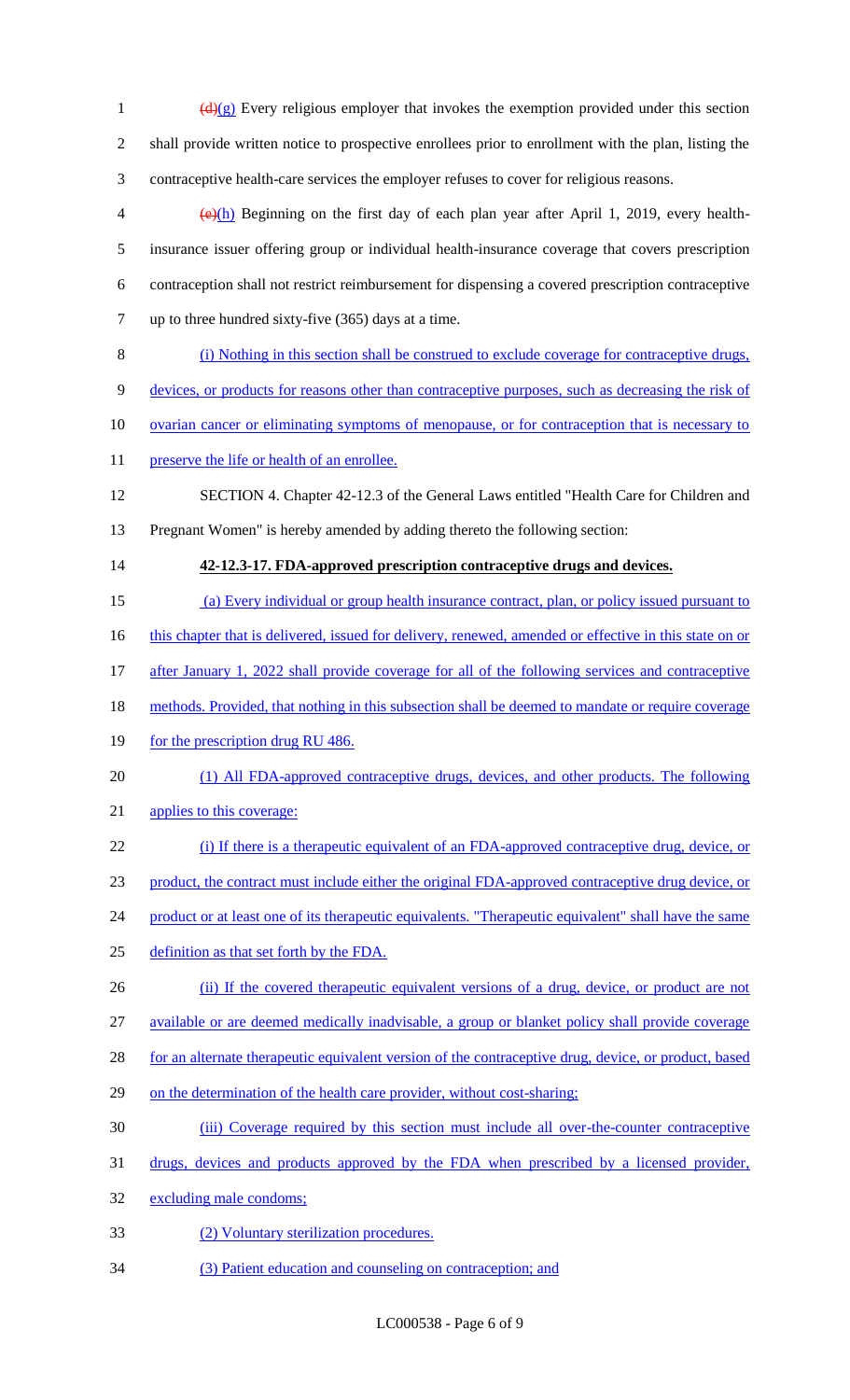under this section, including, but not limited to, management of side effects, counseling for continued adherence, and device insertion and removal. (b) A group or blanket policy subject to this section shall not impose a deductible, 5 coinsurance, copayment or any other cost-sharing requirement on the coverage provided pursuant to this section. For a qualifying high-deductible health plan for a health savings account, the carrier shall establish the plan's cost-sharing for the coverage provided pursuant to this section at the minimum level necessary to preserve the enrollee's ability to claim tax-exempt contributions and withdrawals from his or her health savings account under 26 U.S.C. § 223. 10 (c) Except as otherwise authorized under this subsection, a group or blanket policy shall 11 not impose any restrictions or delays on the coverage required under this section. (d) Benefits for an enrollee under this section shall be the same for an enrollee's covered 13 spouse or domestic partner and covered non-spouse dependents. (e) Notwithstanding any other provision of this section, any health maintenance corporation may issue to a religious employer an individual or group health insurance contract, 16 plan, or policy that excludes coverage for prescription contraceptive methods that are contrary to 17 the religious employer's bona fide religious tenets. 18 (f) As used in this section, "religious employer" means an employer that is a "church or a qualified church-controlled organization" as defined in 26 U.S.C. § 3121. (g) Every religious employer that invokes the exemption provided under this section shall provide written notice to prospective enrollees prior to enrollment with the plan, listing the 22 contraceptive health care services the employer refuses to cover for religious reasons. (h) Beginning on the first day of each plan year after April 1, 2020, every health insurance issuer offering group or individual health insurance coverage that covers prescription contraception shall not restrict reimbursement for dispensing a covered prescription contraceptive up to three 26 hundred sixty-five (365) days at a time. (i) Nothing in this section shall be construed to exclude coverage for contraceptive drugs, 28 devices, or products for reasons other than contraceptive purposes, such as decreasing the risk of 29 ovarian cancer or eliminating symptoms of menopause, or for contraception that is necessary to preserve the life or health of an enrollee.

(4) Follow-up services related to the drugs, devices, products, and procedures covered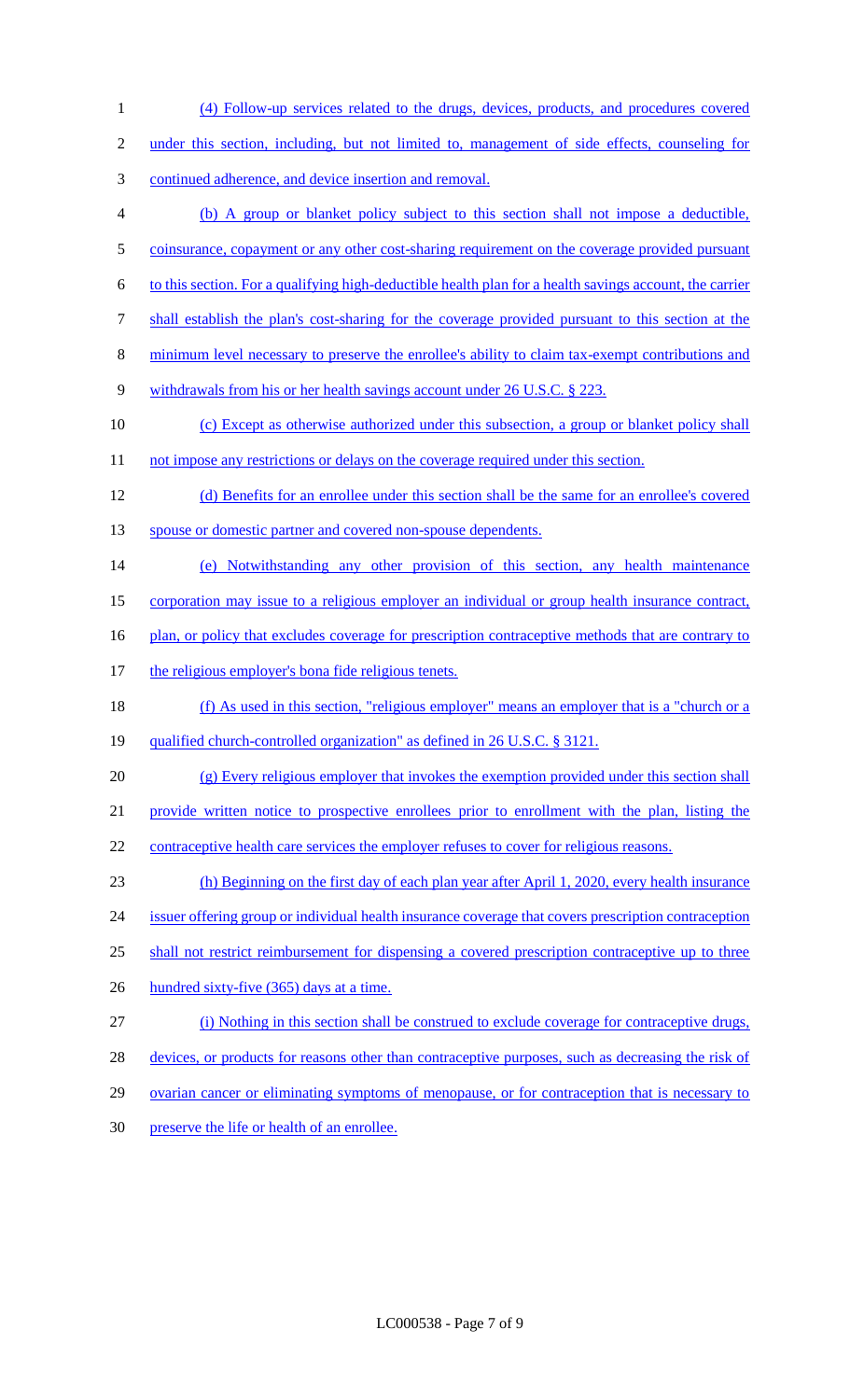1 SECTION 5. This act shall take effect upon passage.

#### $=$ LC000538 ========